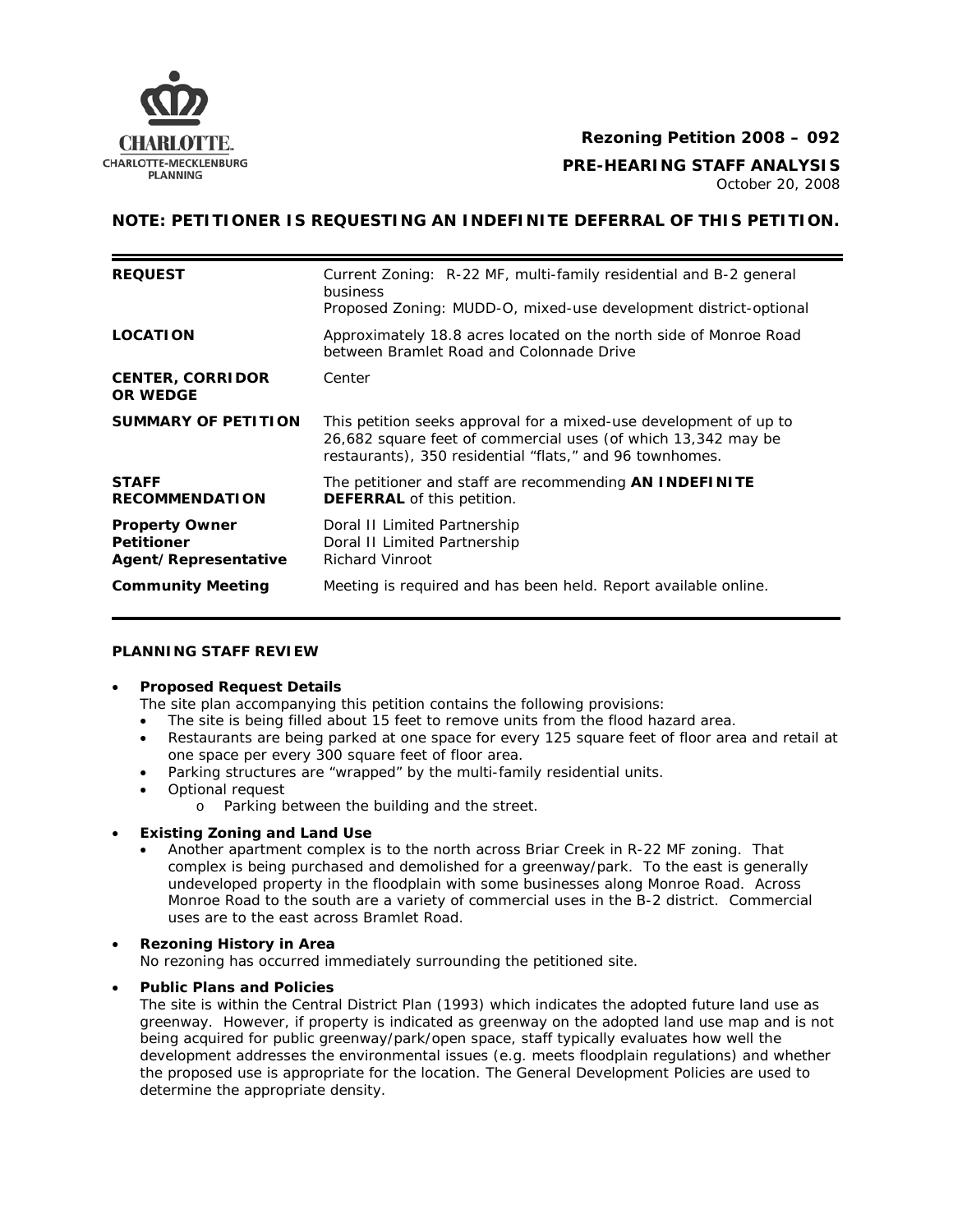The proposal meets the *General Development Policies* multi-family location criteria for over 17 units per acre.

| <b>Assessment Criteria</b>         | Density Category - >17 dua |
|------------------------------------|----------------------------|
| Meeting with Staff                 | $1$ (Yes)                  |
| Sewer and Water Availability       | 2 (CMUD)                   |
| Land Use Accessibility             | 3 (High)                   |
| <b>Connectivity Analysis</b>       | 4 (Med-High)               |
| <b>Road Network Evaluation</b>     | O(No)                      |
| Design Guidelines                  | 4 (Yes)                    |
| Other Opportunities or Constraints | NА                         |
| <b>Minimum Points Needed: 14</b>   | <b>Total Points: 14</b>    |

**PUBLIC INFRASTRUCTURE** (see full department reports online)

- **Vehicle Trip Generation:** Current zoning: 1800 trips per day Proposed zoning: 7000 trips per day
- **CDOT:** CDOT has several transportation issues and is requiring a Traffic Impact Study.
- **Charlotte Fire Department:** Did not comment on this petition**.**
- **CATS:** Requests a shelter pad be constructed on Monroe Road.
- **Connectivity:** CDOT requests a connection to Briar Creek be retained for the future.
- **Schools:** The school system estimates that students generated from the site would decline from 223 under the existing zoning to 220 under the proposed zoning.

**ENVIRONMENTALLY SENSITIVE SITE DESIGN** (see full department reports online)

- **Storm Water:** The petitioner shall comply with the Charlotte City Council approved and adopted Post construction Controls Ordinance.
- **LUESA:** It appears that portions of some of the buildings' and parking areas are located within the Community Encroachment Area. Any encroachments within this area or the FEMA Floodway will require a flood study to be performed to determine the impacts on the water surface elevations.
- **Site Design:**
	- The proposed filling of the site removes one of the largest flood impacted areas in the City.
	- Protects/restores environmentally sensitive areas.

#### **OUTSTANDING ISSUES**

- 1. The petitioner should show the location of the Community Encroachment Line and the FEMA Floodway line on the site plan.
- 2. The petitioner should replace Note #3 with a note that any modifications must comply with the standards of Section 6.2 of the Zoning Ordinance. Note #3 allows such flexibility as to make the renderings, elevations, and site plan meaningless.
- 3. The petitioner should amend the requested zoning district to MUDD-O on the site plan.